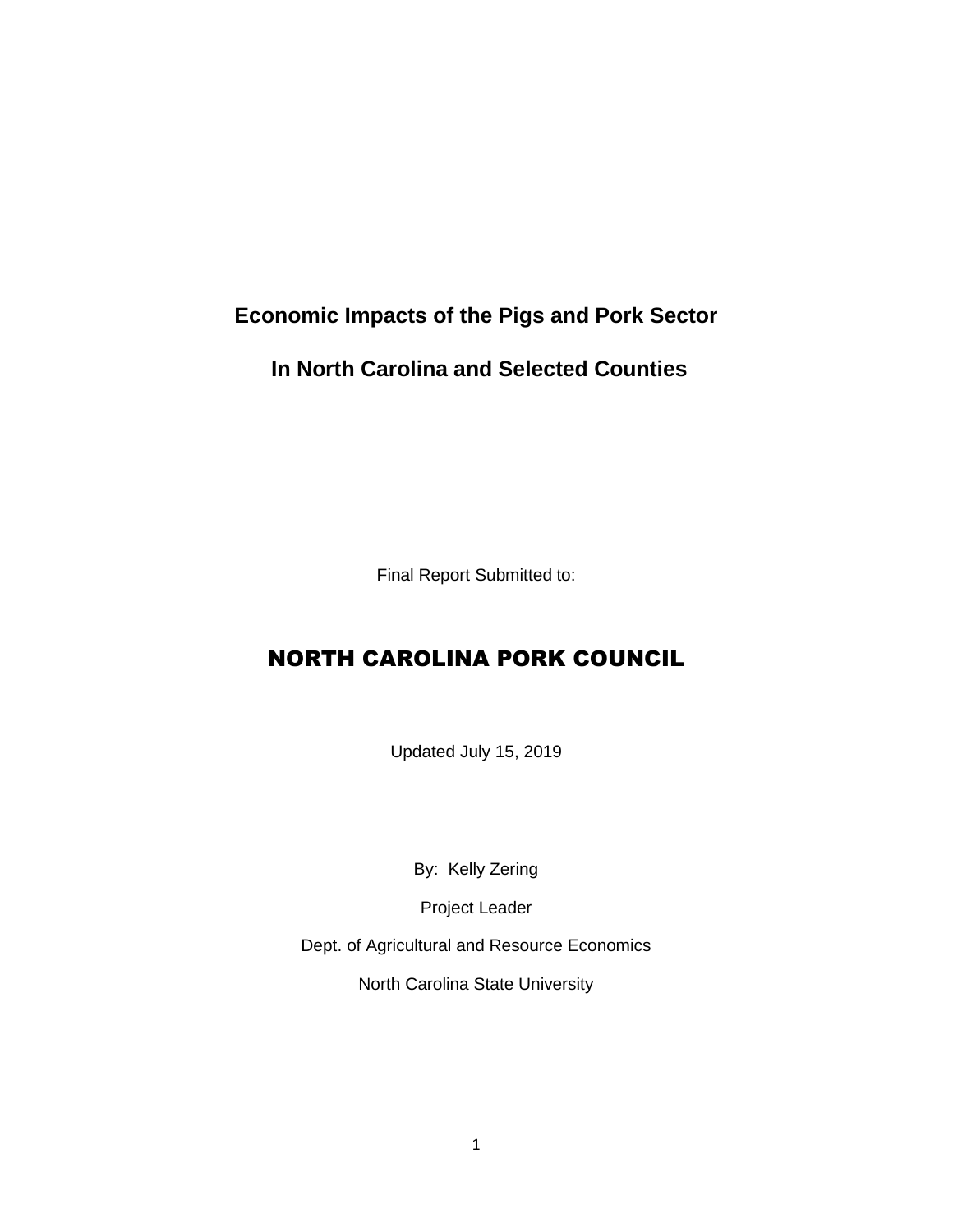#### **Contributors to this report:**

Kelly Zering, PhD is a Professor and Extension Specialist in the Department of Agricultural and Resource Economics at North Carolina State University. He is the Project Leader and is responsible for the contents of this report.

Ms. Lei Pan is an Economics Graduate Student at North Carolina State University and was employed part time by this project to collect data and literature and to use the IMPLAN data set for North Carolina and associated analytical tools offered by IMPLAN to support this project. Ms. Pan did outstanding work and the results reported here could not have been completed without her excellent contributions and insights.

We gratefully acknowledge the important contributions of Mr. Andy Curliss of the North Carolina Pork Council in convening industry experts and soliciting feedback on estimated values that are critical to this analysis.

We also gratefully acknowledge the provision of a grant by the North Carolina Pork Council that allowed us to acquire licenses to use IMPLAN data and provided research assistant support for Ms. Lei Pan.

We gratefully acknowledge the support of the North Carolina Cooperative Extension Service, the North Carolina Agricultural Research Service, and College of Agriculture and Life Sciences at North Carolina State University for providing Kelly Zering's time and the infrastructure support required for this work.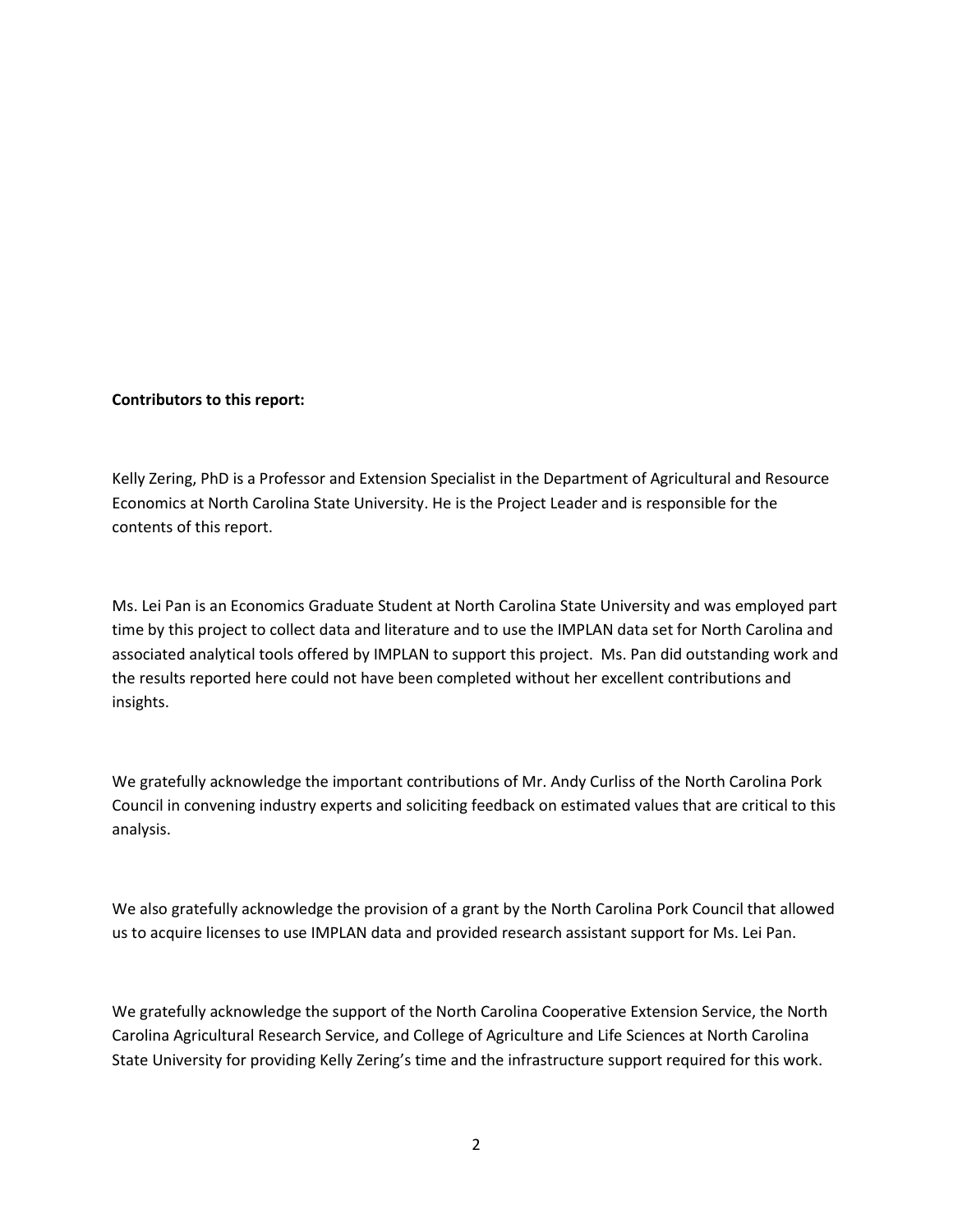#### **Executive Summary:**

This report summarizes research methods, data sources, estimation methods, and results of an assessment of the economic effects of the pig and pork sectors in North Carolina and in four selected counties. Major areas of contributions include compilation of data from a wide diversity of published sources to transparently estimate the value of sales, employment and value added for the pig production sector and pig slaughter and pork processing sector in North Carolina and selected counties, the modification and application of IMPLAN to estimate indirect, induced and total effects of these sectors at the state and county levels, and the interpretation of the results in the context of local and global grand challenges of rising demand for animal products, the need for greater resiliency and growth of the economies of rural communities, and the economies of rural communities in North Carolina. We find that these sectors make very large, critical contributions of employment, income, and tax base to agricultural and rural communities in North Carolina.

We estimate that the pig production sector and the pig slaughter and pork processing sector together directly contribute \$5.9 billion in sales (value of outputs), \$1.7 billion in value added (wages and salaries and benefits, taxes, payments to capital, returns to proprietors, and profits), and 19,298 jobs. When indirect and induced effects are added, the total contribution of these two sectors is estimated at \$9.5 billion in sales, \$3.5 billion in value added, and 43,611 jobs in North Carolina. These estimates do not capture the entire contribution of the pigs and pork industry. For example, we report an additional \$1.2 billion in sales, \$0.17 billion in value added, and 2,313 jobs directly contributed by two sectors labelled "Meat Processed from Carcasses" and "Rendering and meat byproduct processing". These numbers more than triple when indirect and induced effects are added. We kept these sectors separate as we did not acquire sufficient data to document pork's share of these two sectors in North Carolina although we know pork's share is substantial.

We also found that pig production and pig slaughter and processing make critical contributions to the economies of rural counties and surrounding counties in North Carolina. For example, these two sectors contributed 50% of the value added and 44% of the employment in Bladen County and 26% of the value added and 23% of the employment in Sampson County.

A major challenge we encountered after acquiring IMPLAN is that IMPLAN and the US Census do not offer complete economic profiles of the pig production sector or the pork slaughter and processing sector. Both of these sectors are combined with other sectors to create merged sectors. Most importantly, the economic profiles presented for the merged sectors do not correspond well with what we know about the pig production sector and the pork slaughter and processing sector. Our approach to overcoming this obstacle was to collect as much publicly available data as possible to create new economic profiles of the two sectors, modify their profiles in IMPLAN, and re-run IMPLAN to create new credible estimates of the direct, indirect, and induced effects of these sectors in North Carolina. We did not receive nor did we use any proprietary data in developing our estimates. We delivered three interim reports and a public presentation inviting feedback the industry and the public. Andy Curliss of the NC Pork Council convened small groups of industry experts who provided us with critical feedback. As a result of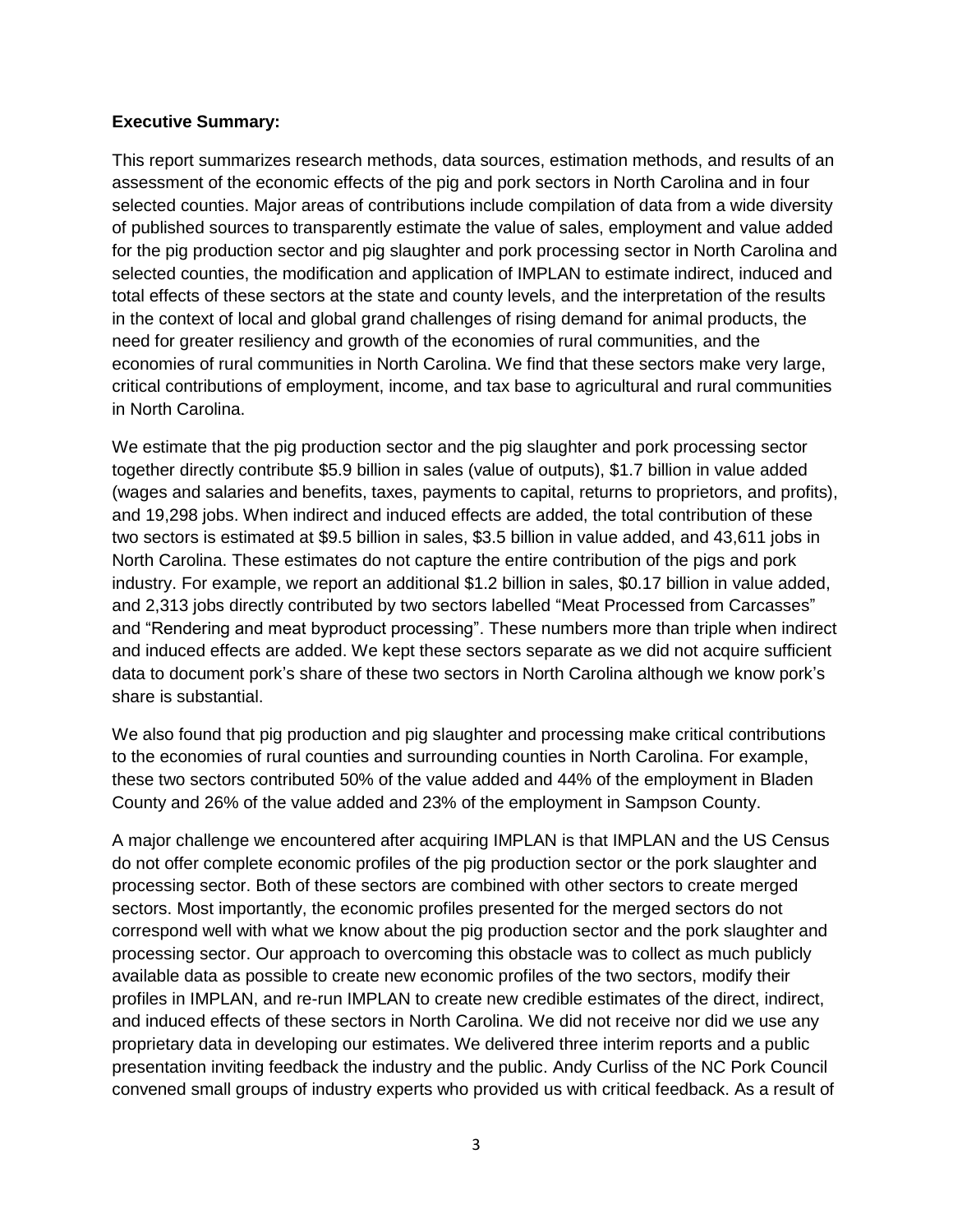that feedback and other expert insights, we substantially reduced IMPLAN estimates of employment by the pig producing sector and substantially reduced IMPLAN estimates of the value of output (sales) for the pig slaughter and pork processing sector in North Carolina. We conducted far more research into public data to generate new estimates of critical variables, modified IMPLAN data, re-ran IMPLAN analyses and generated new results reported here.

There is much more work to be done, mostly building from the county level and individual business level, to create a more specific picture of the diverse and important contributions that the pigs and pork sectors make to the economy and social fabric of agricultural and rural communities in North Carolina.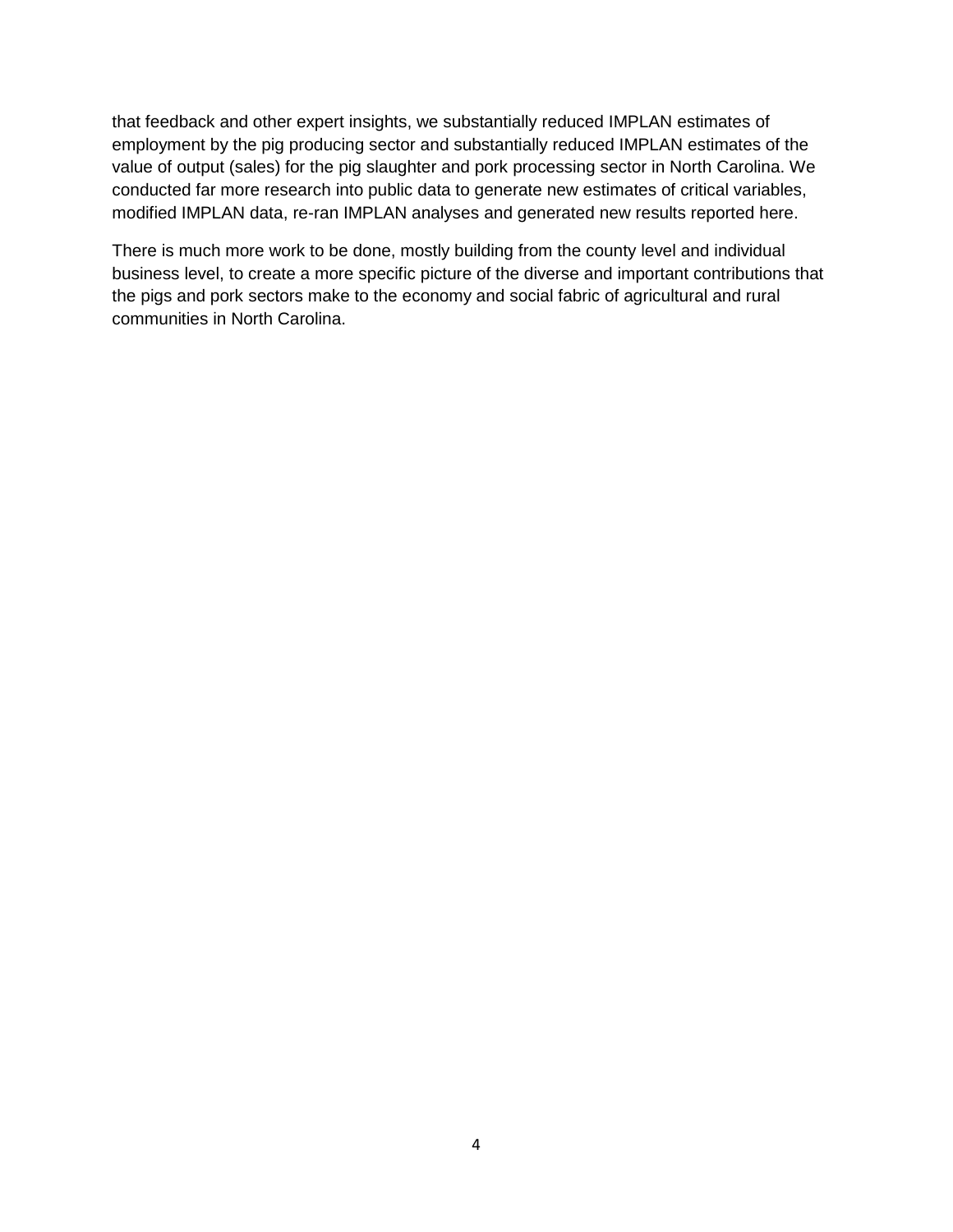#### **Introduction**

The goal of this project is to estimate the effect of the North Carolina pig production and pork processing sectors on the economies of North Carolina and selected counties in North Carolina. This project creates new estimates using current data and builds on a study conducted in 1993 and 1994 by Brandt et al. This study includes new focus on transparency regarding data sources and calculations. Transparent data and calculations allow simpler comparison to other studies of similar effects and improved ability to explain differences between estimates. This study was partially supported by a grant from the North Carolina Pork Council.

Two sectors of the economy are studied intensively in this project. One is the pig production sector. The second is the pork slaughter and processing sector. These two sectors are closely linked and a combined effect is estimated with care to avoid double counting indirect and induced effects.

# **The Importance of Agriculture, Livestock, and Pigs: Globally, Nationally, and in North Carolina**

The primary industries of agriculture, forestry, and fishing accounted for 3.6% of global GDP in 2016. The share of national GDP for these sectors ranges from 1% in US to 49% in some developing countries. Note that this is just the farming or primary production portion of these sectors. Source: World Bank at<https://data.worldbank.org/indicator/NV.AGR.TOTL.ZS>

When broadened to include agriculture, food, and related industries. US agriculture accounted for 5.4% of US GDP in 2017, valued at \$1.053 trillion. These sectors accounted for 11% of US employment in 2017; about 21.6 million full and part time jobs. Source USDA ERS Ag and Food Sectors and the US Economy. [https://www.ers.usda.gov/data-products/ag-and-food-statistics](https://www.ers.usda.gov/data-products/ag-and-food-statistics-charting-the-essentials/ag-and-food-sectors-and-the-economy.aspx)[charting-the-essentials/ag-and-food-sectors-and-the-economy.aspx](https://www.ers.usda.gov/data-products/ag-and-food-statistics-charting-the-essentials/ag-and-food-sectors-and-the-economy.aspx) .

Agriculture, food, and related industries are the largest sector of the North Carolina economy, accounting for 17.1% of North Carolina GDP or \$91.8 billion in 2017. Farming provided \$17.5 billion and manufacturing \$31.3 billion of the Agriculture and Food industries total. These sectors contributed 728,000 jobs in 2017, 16.5% of the North Carolina total.

Source: Mike Walden NCSU, Agriculture and Agribusiness 2019 at [https://cals.ncsu.edu/agricultural-and-resource-economics/wp](https://cals.ncsu.edu/agricultural-and-resource-economics/wp-content/uploads/sites/12/2019/05/agribusiness2019Brochure.pdf)[content/uploads/sites/12/2019/05/agribusiness2019Brochure.pdf](https://cals.ncsu.edu/agricultural-and-resource-economics/wp-content/uploads/sites/12/2019/05/agribusiness2019Brochure.pdf) .

## **Livestock's Contribution**

FAO states that "Livestock contribute 40% of the global value of agricultural output and support the livelihoods and food security of almost 1.3 billion people. The livestock sector is one of the fastest growing parts of the agricultural economy." Source: Food and Agriculture Organization of the United Nations. 2019. <http://www.fao.org/animal-production/en/> .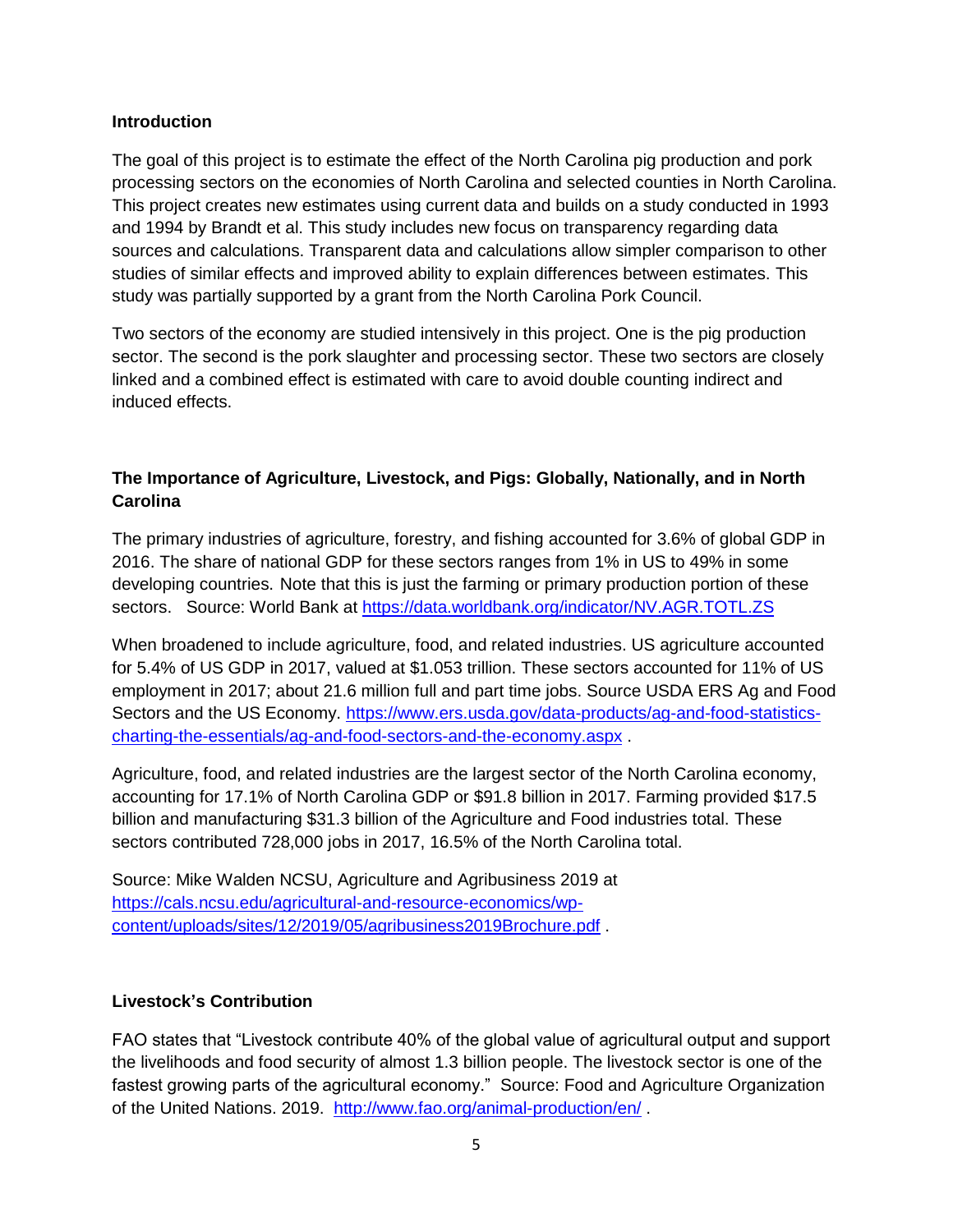In the US, livestock contributed \$371.4 billion in farm cash receipts; about 47% of the total in 2017. Source USDA Economic Research Service 2019 at <https://data.ers.usda.gov/reports.aspx?ID=17832> .

In 2016, the US Food and Beverage manufacturing sector employed 1.5 million people; about 14% of all US manufacturing jobs. About 30.5% of the 1.5 million were employed in meat and poultry sector jobs. USDA ERS 2019 at [https://www.ers.usda.gov/data-products/ag-and-food](https://www.ers.usda.gov/data-products/ag-and-food-statistics-charting-the-essentials/ag-and-food-sectors-and-the-economy.aspx)[statistics-charting-the-essentials/ag-and-food-sectors-and-the-economy.aspx](https://www.ers.usda.gov/data-products/ag-and-food-statistics-charting-the-essentials/ag-and-food-sectors-and-the-economy.aspx) .

In North Carolina, livestock contributed \$7.74 billion (67.7%) of the \$11.4 billion of cash receipts from farming in 2017. Source: NCDA / USDA NASS, NC Agricultural Statistics Book 2018, section 3. At<http://www.ncagr.gov/stats/AgStat/Section03.pdf>.

# **The importance of pigs and pork in global, national, and state of NC**

Pork has been the most produced and consumed meat globally in recent years with chicken meat production expanding quickly and likely surpassing pork in 2019. Global pork production was 113 million metric tons (carcass weight) in 2018. The United States produced 11.9 million tons carcass weight in 2018. Sources: Food and Agriculture Organization of the United Nations. 2019. <http://www.fao.org/animal-production/en/> and USDA World Agriculture Outlook Board April 2019 at [https://apps.fas.usda.gov/psdonline/circulars/livestock\\_poultry.pdf](https://apps.fas.usda.gov/psdonline/circulars/livestock_poultry.pdf) .

North Carolina is the second largest producer of pigs among US States despite inventory being capped by State legislative restrictions since 1997. North Carolina produced 4.25 billion pounds liveweight of pigs valued at \$2.27 billion in 2017. Pig production accounted for 20.5% of cash receipts from farming in North Carolina in 2017, second only to broilers. Source: NCDA / USDA NASS, NC Agricultural Statistics Book 2018, sections 3 and 4 at <http://www.ncagr.gov/stats/AgStat/Section03.pdf> and <http://www.ncagr.gov/stats/AgStat/Section04.pdf> .

#### **The economic development challenges facing rural communities**

A grand challenge facing North Carolina, the US, and the globe is that rural economies are typically weaker and slower growing than non-rural economies. Any loss of employment, income, and tax base may create a downward spiral as tax revenue shrinks, government services are reduced, people move away, and customer base for local businesses declines. The US Census reported that 34 of 100 North Carolina counties lost population in 2017.

Source: U.S. Census Bureau, County Population Totals and Components of Change: 2010- 2017 (2018).

And, for example, Stef W. Kight, Why Rural Counties Are Dying in America, AXIOS (June 20, 2018), [https://www.axios.com/the-dying-rural-counties-of-america-0fbcaa2f-dae5-47e3-99f7](https://www.axios.com/the-dying-rural-counties-of-america-0fbcaa2f-dae5-47e3-99f7-e14693397e2a.html) [e14693397e2a.html](https://www.axios.com/the-dying-rural-counties-of-america-0fbcaa2f-dae5-47e3-99f7-e14693397e2a.html) .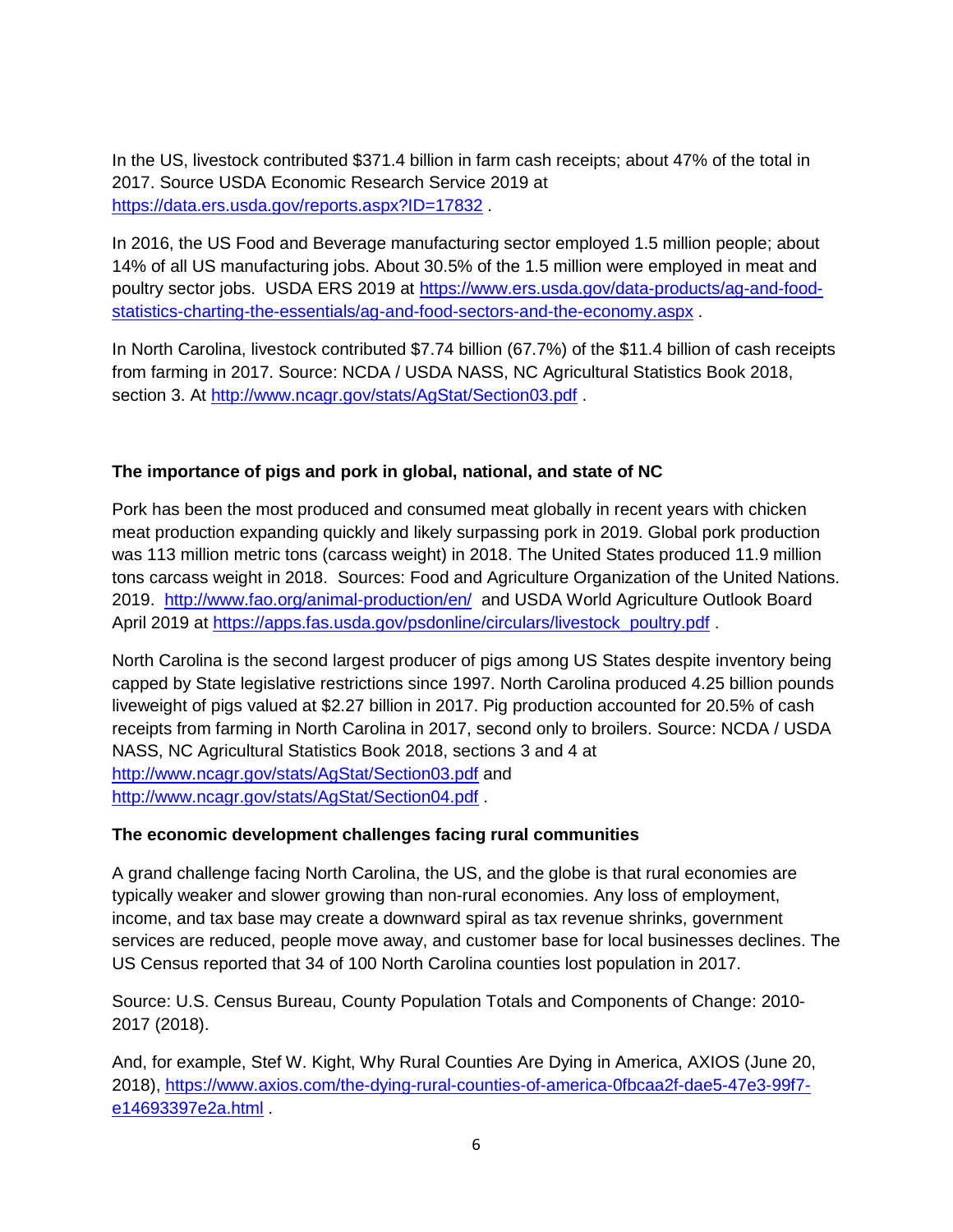In this context, livestock production and processing of livestock products are critical components of the economic base of many rural communities, locally and globally.

## **Direct Farm Level and County Level Effect of a Farm Adding a Pig Production Enterprise**

The addition of a commercial pig production enterprise to an existing farm adds employment, income, and property tax base to the farm. Appraised value was analyzed for 130 sales of existing farms with pig enterprises in eastern North Carolina between 1997 and 2010. The farms average 110 acres in size. The appraised value of used buildings and equipment was equal to about half of the total value of the farm; slightly less for nursery operations and slightly more for farrowing operations. In other words, the addition of a pig production enterprise approximately doubled the asset value of those farms.

Source: van der Hoeven, G., K. Zering, S. Kotsiri, "To be or not to be Premium Pricing of Swine Facility Farm Sales in a de facto Moratorium Environment: the Case of North Carolina," paper in proceedings, 18th International Farm Management Congress, IFMA, Volume 1 (Peer Reviewed), pages 427 – 436. ISBN no. 978-92-990056-6-8. March, 2011. [http://www.ifmaonline.org/pages/con\\_full\\_articles.php?abstract=606](http://www.ifmaonline.org/pages/con_full_articles.php?abstract=606) .

# **Structure and Organization of the Pig and Pork Production Sectors**

Understanding of the structure and organization of the pig and pork production sectors is necessary to model the economic effects of the sectors, to collect and analyze relevant data, and to present results. Structural change in these sectors occurred rapidly in North Carolina and in the US in the 1980s and 1990s. Pig farms grew larger, employed indoor production systems, became more specialized in phase of pig production, were organized into networks of farms coordinated via production contracts and marketing contracts, and reallocated production responsibilities and ownership across different businesses and individuals via production contracts.

The pig slaughter and pork processing sector also changed rapidly in the 1980s and 1990s, with plants becoming fewer and larger, with mergers of companies, with more integration of primary and further processing, packaging, and distribution, with more exports, with a rapid shift to marketing contracts with pig producers as the primary form of coordination, and in some cases, with the acquisition of pig production companies.

The North Carolina pig production and pork processing sectors are made up of 2 large pork slaughter and processing plants, a few smaller pig slaughter and pork processing operations, several large pig production companies, over 2,000 permitted pig production sites most of which are operated by farmer owners under production contract with one of the pig production companies, and a number of smaller pig farms. Related businesses include companies that use pig products to create a wide variety of products, companies that provide goods and services to pig production and pork processing businesses, and a range of companies providing professional services, transportation and storage, wholesaling and retailing, and other related goods and services. Finally, North Carolina pig production provides a major market for corn,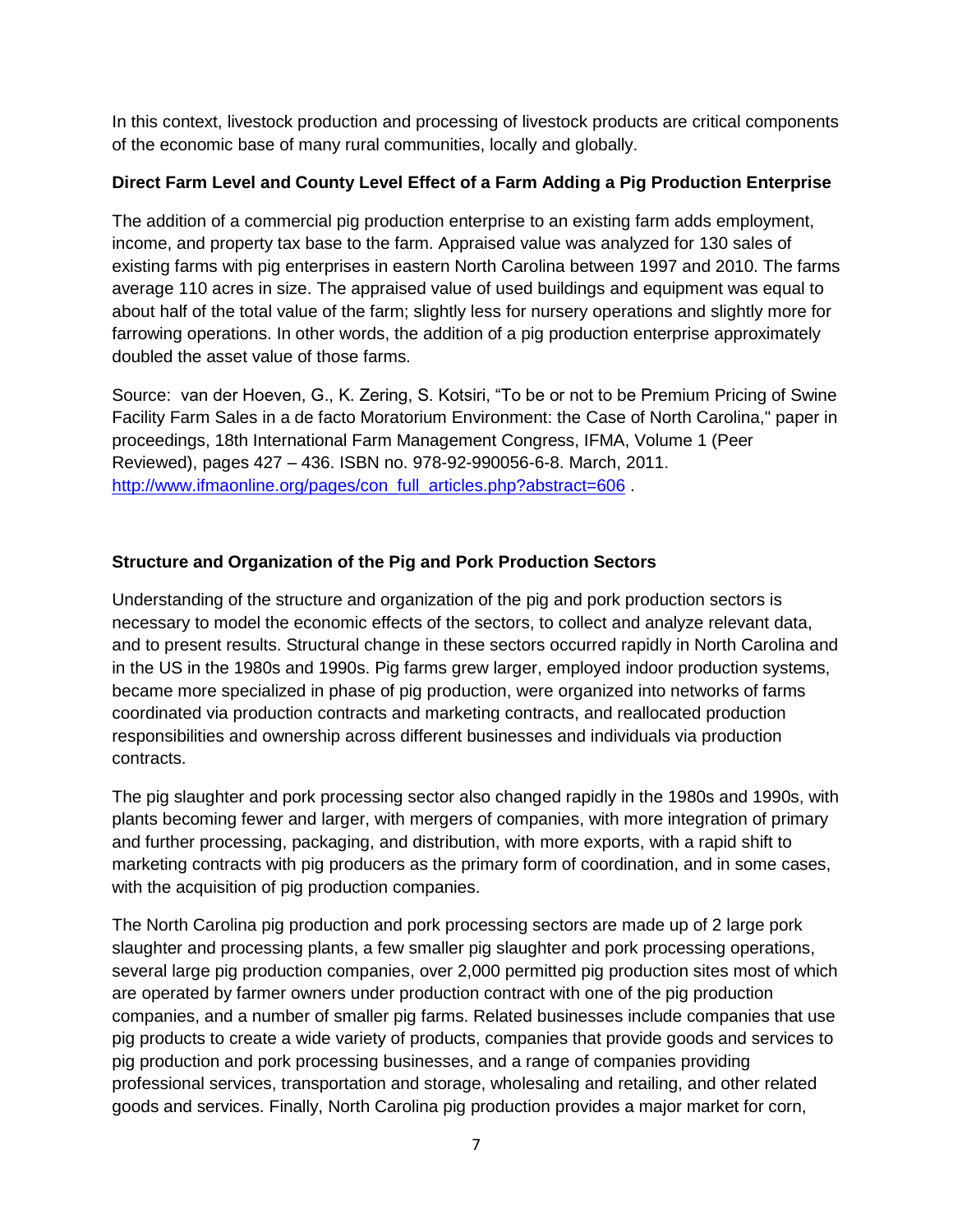wheat, other feed grains and soybean meal, consuming amounts similar to annual production in North Carolina.

## **Estimated Direct Output, Employment and Value Added of the North Carolina Pig Production Sector**

Important measures of the economic effects of any sector include output or sales, employment, and value added. These three variables are also important inputs to input-output analysis of sectors in an economy (such as the analysis supported by IMPLAN).

NCDA and USDA NASS provide estimates of annual pig production in North Carolina by number of head, pounds liveweight, and value (\$). NC Value of Marketings of Pigs:

| Year                                                                                        |  |  |  |  | 2010   2011   2012   2013   2014   2015   2016   2017   Average |
|---------------------------------------------------------------------------------------------|--|--|--|--|-----------------------------------------------------------------|
| Value (\$ billions)   2.236   2.483   2.570   2.861   2.888   2.263   2.097   2.344   2.468 |  |  |  |  |                                                                 |

This study uses the 8 year average of nominal values of pigs marketed in North Carolina (\$2.468 billion) as an estimate of the output of the NC pig production sector. (Note 2018 data were not available at time of analysis so are omitted from this estimate). There is substantial year to year variation in prices and quantities of pig and pork production so 8 and 9 year averages were adopted to provide a more robust estimate of size and effects.

A public source of data on employment in the NC pig production sector was not found by the authors. IMPLAN provided estimates of employment in a sector labelled "Animal Production Except Cattle and Poultry and Eggs" in North Carolina in 2016 at 20,813 jobs. This number seems high compared to other estimates and is peculiar in that only 36% of these jobs are in 9 counties that house 68.6% of the pigs in the state. The estimated number of jobs in the pig production sector was calculated to be proportional to the number of pigs housed and produced in pig producing counties: as  $20,813 \times 36\%/68.63\%$  (equal to  $52.5\%$ ) = 10,927 jobs. This estimate is consistent with an earlier estimate (Brandt, Vukina, Zering, Roka 1994) of FTEs per unit of pig housing capacity plus an estimate of off-farm jobs that are an important component of modern pig production (fieldmen, feed ingredient procurement and risk management, genetic stock production and semen production and distribution, feed milling and delivery, equipment repair and maintenance, veterinary services, engineering services, laboratory services, research, data management and analysis, accounting and payroll, legal and regulatory compliance services, public relations, policy, pig marketing and transportation, mortality management, residuals and land management, general management, and other services). The 10,927 FTEs estimate of pig production employment was adopted for this analysis.

Value added is comparable to Gross Domestic Product or a measure of net income. In inputoutput analysis, it may include wages and salaries and benefits, payments to providers of capital, payments to managers and proprietors, taxes, and other profits. A public source of value added data for pig production in NC was not found by the authors. An estimate of average value added over the past several years was developed by multiplying the average value of pig marketings in North Carolina by an average percentage of returns above costs other than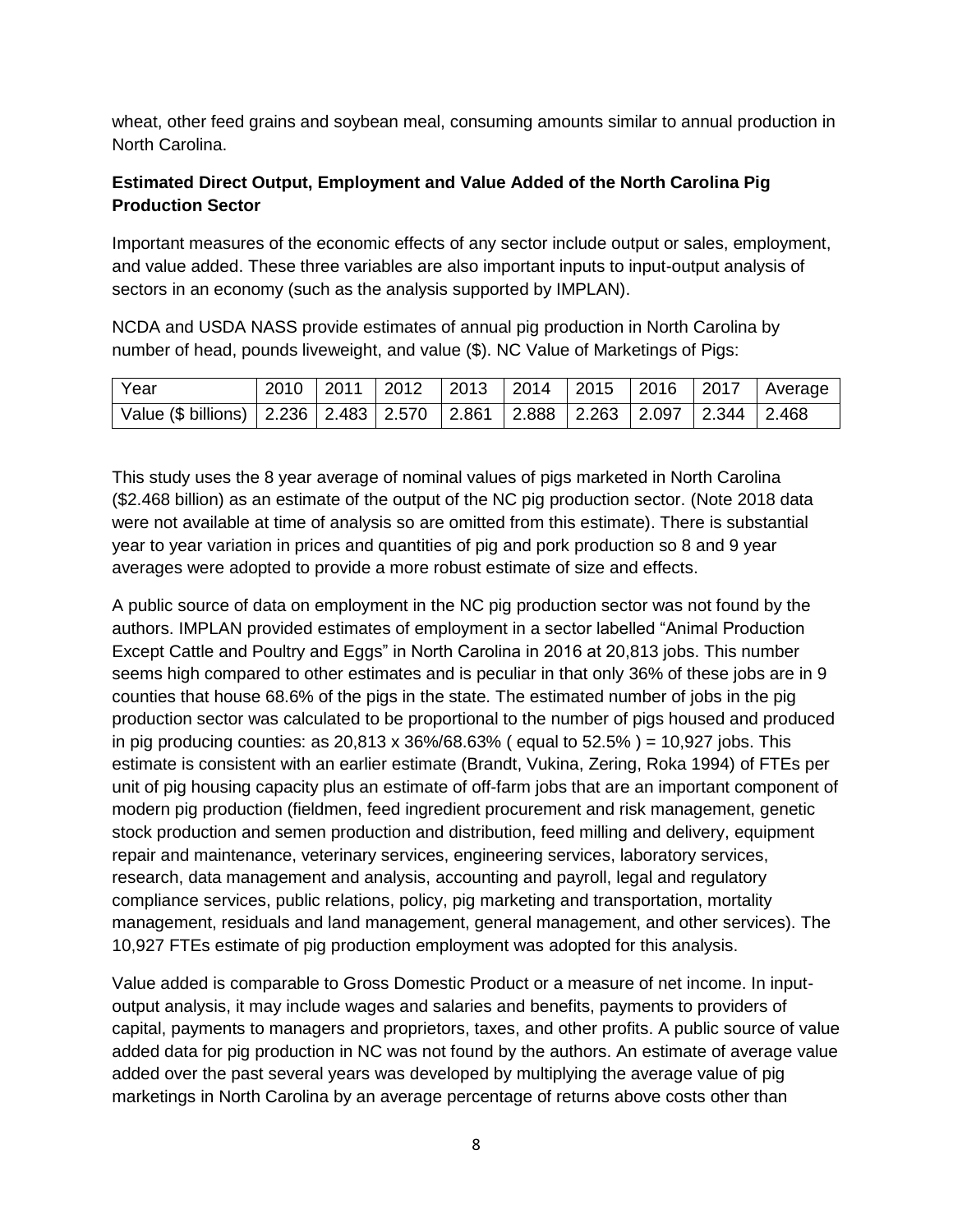payroll, payments to capital, taxes, and profits. The payroll for the pig production sector in North Carolina was estimated as \$28,000 per FTE implying an average compensation of \$13.46 per hour including benefits. This estimate is likely below the actual average hourly compensation when higher paid off-farm jobs are included but in the absence of better data, this rate was adopted. The Iowa State University benchmark farrow-to-finish cost and returns estimates for the period 2010 through 2018 were analyzed and found to generate a value added margin of 26.33% of pig price or pig revenue. [http://www2.econ.iastate.edu/estimated](http://www2.econ.iastate.edu/estimated-returns/Farrow%20to%20Finish%20Excel.xlsx)[returns/Farrow%20to%20Finish%20Excel.xlsx](http://www2.econ.iastate.edu/estimated-returns/Farrow%20to%20Finish%20Excel.xlsx) . This estimate includes labor as a cost (excluded from the value added margin and later replaced by the North Carolina payroll estimate listed above). The 26.33% value added margin includes 75% of the ISU feed processing cost which is treated as part of the NC payroll, taxes, and returns to capital as pig production companies own feed mills in NC. In summary, average annual value added in the North Carolina pig production sector is estimated at \$955.7 million.

#### **Estimated Direct Output, Employment and Value Added of the North Carolina Pork Processing Sector**

Public data on the value of output from the pork processing sector in North Carolina was not found by the authors of this study. IMPLAN provided estimated value of output in 2016 for their sector 89 labelled "Animal, except poultry, slaughtering" at \$5.396 billion. Feedback from pork industry people suggested that IMPLAN number is too high to serve as an estimate of the pork processing sector output in North Carolina in 2016. An alternative approach was to estimate the quantity and value of pigs slaughtered in North Carolina and then add the farm to wholesale margin estimated and reported by USDA for pork in the US. The ratio of wholesale pork price to farm pork price (both in \$ per retail pound) averaged 1.58 during the 2010 through 2018 period. <https://www.ers.usda.gov/data-products/meat-price-spreads/meat-price-spreads/> .

Only a fraction of pigs sold in North Carolina are slaughtered in the state (roughly 12 million slaughtered of 17.5 million marketed in recent years). An estimate of the value of pigs slaughtered in North Carolina was calculated by multiplying average pounds slaughtered per year by average market price. Annual pig slaughter data in North Carolina was reported by USDA up until 2013. Average annual pig slaughter data from 2010 through 2018 was estimated using USDA Livestock Slaughter data for North Carolina and imputing values for pork slaughter after 2013 from total slaughter and slaughter of other species.

<https://usda.library.cornell.edu/concern/publications/r207tp32d?locale=en> . This estimation method yields annual averages of 2.37 billion pounds dressed weight slaughtered, 11.55 million pigs slaughtered, dressed weight to live weight ratio of 0.7484, live weight slaughtered of 3.17 billion pounds, and average live weight per head of 274.55 pounds. Trends were not accounted for in these averages although average weight per hog was higher in the last 5 years of the period. Estimated number of hogs slaughtered also increased slightly in 2017 and 2018.

The Iowa State University Benchmark Farrow-to-Finish Costs and Returns price received for slaughter hogs during the period 2010 through 2018 was used to value hogs slaughtered in North Carolina on the assumption that both locations use the same USDA daily price quote as a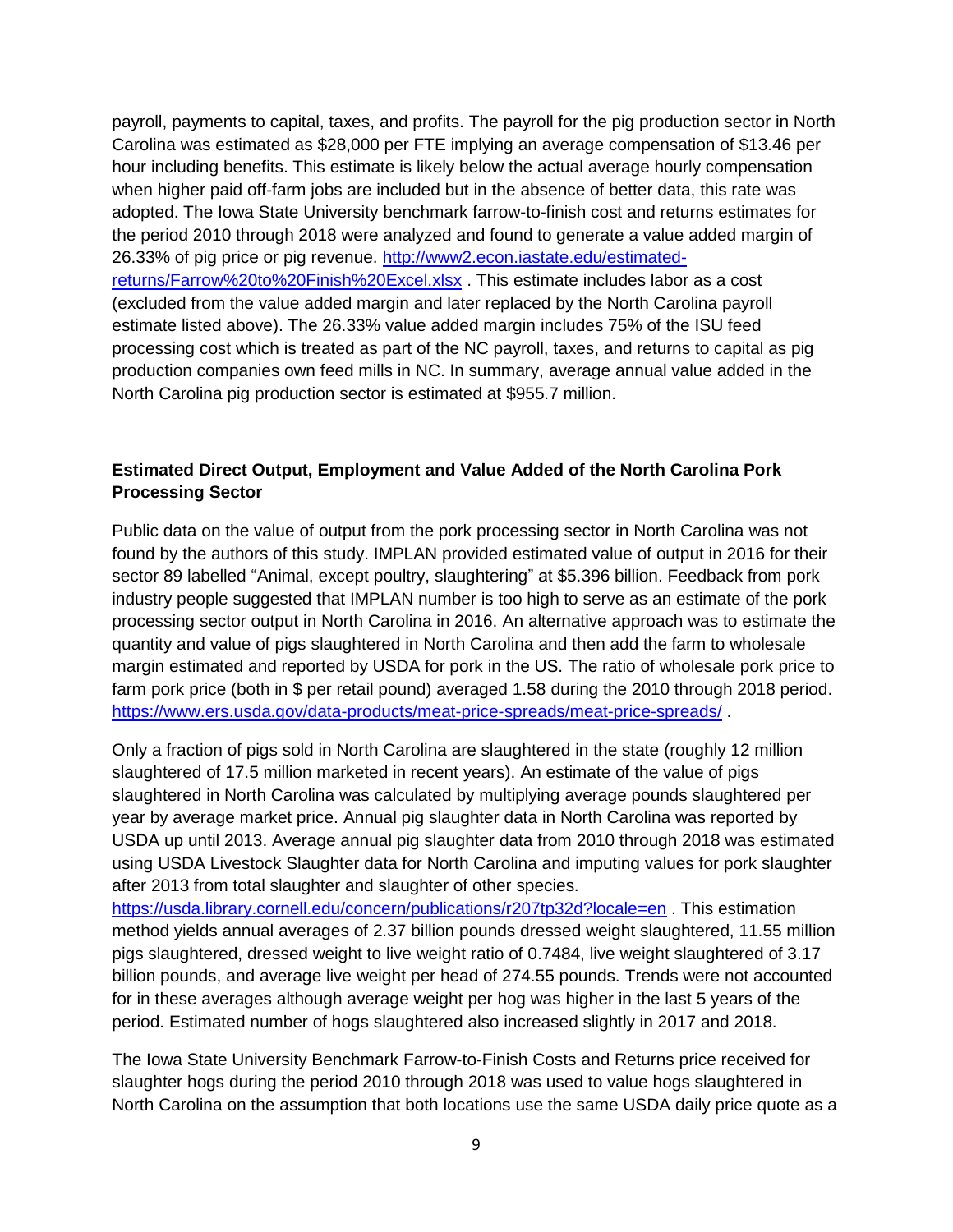base and use similar premium and discount functions. [http://www2.econ.iastate.edu/estimated](http://www2.econ.iastate.edu/estimated-returns/Farrow%20to%20Finish%20Excel.xlsx)[returns/Farrow%20to%20Finish%20Excel.xlsx](http://www2.econ.iastate.edu/estimated-returns/Farrow%20to%20Finish%20Excel.xlsx) . The Iowa State Benchmark average price per live pound was 59.33 cents during 2010 through 2018.

The resulting estimate of annual average value of pigs slaughtered in North Carolina 2010 through 2018 is \$1.88 billion. When multiplied by the ratio of wholesale to farm price of 1.58 and adding \$0.51 billion of output from a further processing plant in Wilson County (that IMPLAN includes in this sector), the estimated annual output of the North Carolina pig slaughter and pork processing sector is \$3.48 billion.

Average annual Value Added by the North Carolina pig slaughter and pork processing sector 2010 through 2018 was estimated as the US Census Annual Survey of Manufacturers national ratio of value added to output for their sector with NAICS code 311611 "Animal Slaughtering (not poultry)" multiplied by estimated Annual Output of the North Carolina Pig Slaughter and Pork Processing sector. The resulting estimate is \$743,276,169 in annual value added.

IMPLAN data indicates that there were 7650 jobs in their Sector 89 "Animal, except poultry, slaughtering" in North Carolina. Feedback from industry people suggested this number was 'in the ballpark' for North Carolina pig slaughter and pork processing as was the employment estimate for Bladen County NC where the largest processing plant is located. However, industry people also suggested that the IMPLAN employment estimate in this sector for Sampson County NC, location of the second largest processing plant, was too low at 836. Our revised estimate for Sampson County NC was calculated as a ratio of estimated daily packing capacity at the 2 plants (10,600 in Sampson County divided by 32,000 in Bladen County) multiplied by the employment estimate for Bladen County (4705). The estimated employment in Sampson County in this sector is raised to 1557 jobs; an addition of 721 jobs to the IMPLAN estimate. Adding the 721 jobs to the IMPLAN estimate for employment in this sector in North Carolina raises the total to 8371 jobs. This estimate and our estimate of value of output by this sector result in a ratio of \$ output to jobs suggested to be 'in the ballpark' by industry people. We also used the salary and benefits estimate provided by IMPLAN for this sector adjusted upward in proportion to the number of jobs added.

# **Indirect, Induced, and Total Effects in North Carolina of the North Carolina Pig Production and Pork Processing Sectors**

IMPLAN is a software package and data provider widely used to estimate the effects of a sector of the economy (or changes in a sector) on the overall economy in a specified region. Key indicators of economic activity include value of output or sales, value added, and numbers of jobs. Broader effects of a sector in the economy are calculated by estimating indirect effects and induced effects and adding them to direct effects. Direct effects are the actual value of sales or output, value added, and employment by the sector being studied. Indirect effects are the output, value added, and jobs supported or created when a sector purchases goods and services and makes other payments to people, companies, and institutions in the specified region. Induced effects are the output, value added, and jobs supported or created when people, companies, and institutions that receive money from the sector (both directly and indirectly) and then purchase goods and services and make other payments to people,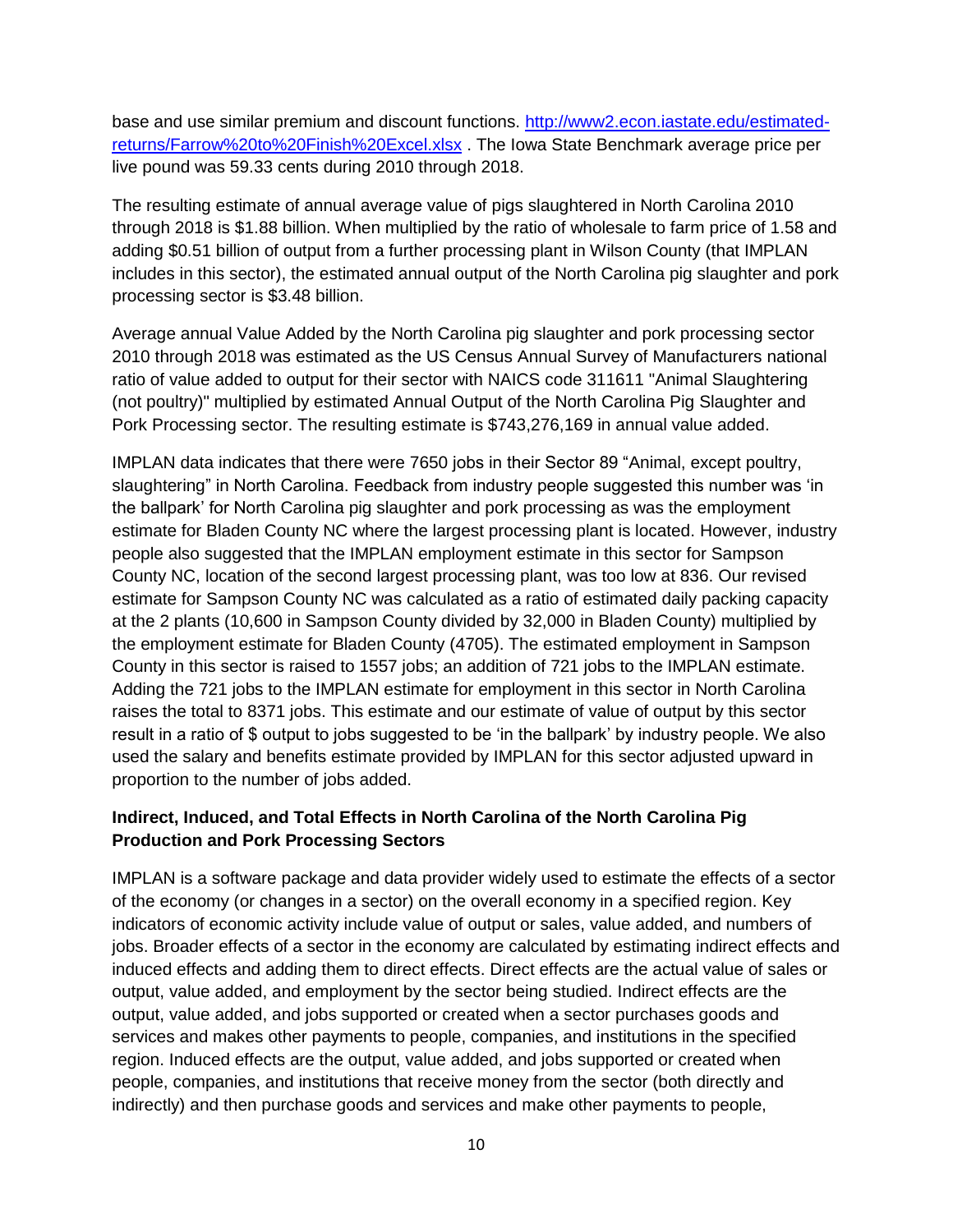companies, and institutions across the entire economy of the specified region. Total effects of a sector are the sum of direct effects, indirect effects, and induced effects. The 2016 IMPLAN dataset was the most recent available for North Carolina when this analysis of state level effects began in summer 2018 and was the version purchased for this study.

Results are presented here for combined effects of IMPLAN sectors 14 (as pig production) and 89 (as pig slaughter and pork processing) using only the modified estimates of value of output, value added, and employment for the pig production and pork processing sectors described previously in this report. Analysis of the combined effects of the 2 sectors eliminates double counting of some indirect and induced effects of the pig slaughter sector that arise from purchases from the pig production sector, as those effects are already counted as part of the pig production sector effects.

The results presented here are for IMPLAN's 'Contribution Analysis'. That is, the results are estimates of the total contributions of these sectors to the North Carolina economy, as opposed to estimates of the effects of a change in a sector. (Note that a component of this analysis is to zero out feedback effects of the pig and pork sectors on themselves. In other words the direct effect of these sectors is the effect calculated as described above in this report and does not increase due to feedback from other sectors as it might in an analysis of marginal change in the sector.)

| <b>Estimated Data Described Above</b>     |                         |                                          | <b>Estimated NC Total Effects Using IMPLAN</b> |                |  |
|-------------------------------------------|-------------------------|------------------------------------------|------------------------------------------------|----------------|--|
| <b>Annual Pig Production Values in NC</b> |                         | <b>Annual State Economy Values in NC</b> |                                                |                |  |
| Value of Outputs (Sales)                  | $\vert$ \$2.468 Billion |                                          | Value of Outputs (Sales)                       | S4.34 Billion  |  |
| Value Added                               | \$0.956 Billion         |                                          | Value Added                                    | \$1.92 Billion |  |
| Employment                                | 10,927 FTEs             |                                          | Employment                                     | 23,617 jobs    |  |
|                                           |                         |                                          |                                                |                |  |

#### **Estimated Data and State-wide Contribution Effects of the NC Pig Production Sector**

**Estimated Data and State-wide Contribution Effects of the North Carolina Pig Production Sector and the NC Pig Slaughter and Pork Processing Sector Combined**

| <b>Estimated Data Described Above</b>        |               |  | <b>Estimated NC Total Effects Using IMPLAN</b> |               |  |  |
|----------------------------------------------|---------------|--|------------------------------------------------|---------------|--|--|
| <b>Annual Combined Values for Pig</b>        |               |  | <b>Annual State Economy Values in NC</b>       |               |  |  |
| <b>Production and Pig Slaughter and Pork</b> |               |  |                                                |               |  |  |
| <b>Processing in NC</b>                      |               |  |                                                |               |  |  |
| Value of Outputs (Sales)                     | \$5.9 Billion |  | Value of Outputs (Sales)                       | \$9.5 Billion |  |  |
| Value Added                                  | \$1.7 Billion |  | Value Added                                    | \$3.5 Billion |  |  |
| Employment                                   | 19,298 jobs   |  | Employment                                     | 43,611 jobs   |  |  |
|                                              |               |  |                                                |               |  |  |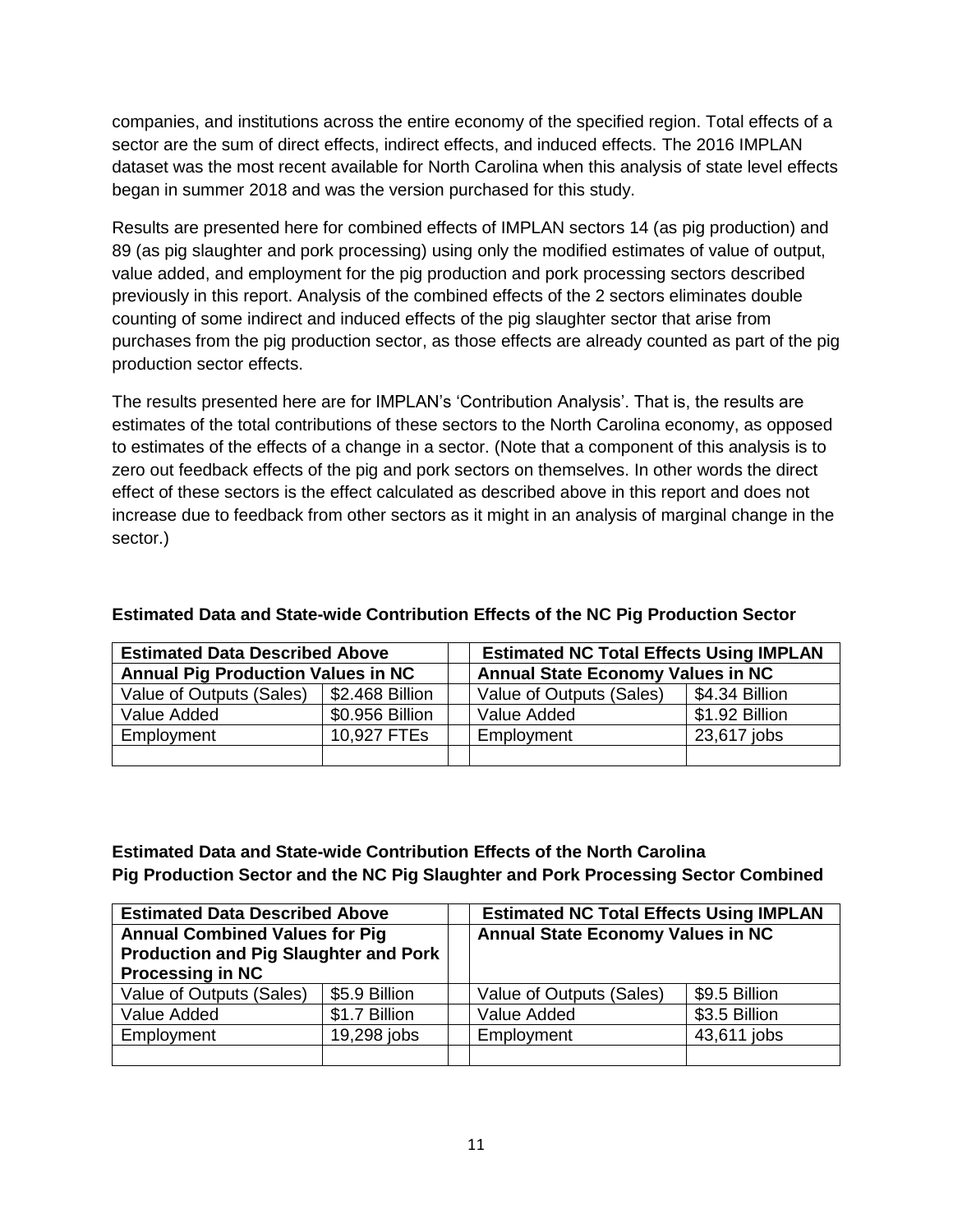The two tables above summarize our estimates for value of output, value added and employment; first for the pig production sector alone and then for the pig production sector combined with the pig slaughter and pork processing sector in North Carolina. The left side columns in each table summarize the estimates generated by us as described previously in this report. The right side columns in both tables summarize the estimates of total state-wide effects including the effects in the left side columns.

We estimate that the NC pig production sector employs about 10,927 full-time equivalent people, produces annual output that averages \$2.47 billion in value, and provides annual value added of about \$0.956 billion in North Carolina. When indirect and induced effects in other sectors of the North Carolina economy are added, we estimate that the NC pig production sector contributes total effects of 23,617 jobs, annual value of output or sales of \$4.34 billion, and annual value added of \$1.92 billion.

Combining the NC pig production sector and the NC pig slaughter and pork processing sectors, we estimate that these two sectors directly provide about 19,298 jobs, generate annual output or sales valued at \$5.9 billion, and generate annual value added of about \$1.7 billion. When indirect and induced effects as estimated with IMPLAN are added, the total contribution of these two sectors to the economy of North Carolina includes 43,611 jobs, \$9.5 billion annually in value of sales or outputs, and \$3.5 billion in value added.

#### **Other Pig and Pork Related Sectors**

Other sectors of the economy as defined by the NAICS system and by IMPLAN include significant portions of pig and pork related activity in North Carolina. Two in particular that we summarize here are IMPLAN sectors 90 "Meat Processed from Carcasses" and 91 "Rendering and meat byproduct processing".

These sectors include processing of products other than pork and we have no data with which to allocate impacts of these sectors to the NC pork industry. Clearly, a substantial portion of these sectors in North Carolina is derived from the pork industry. We present the IMPLAN estimates for these sectors here to inform readers.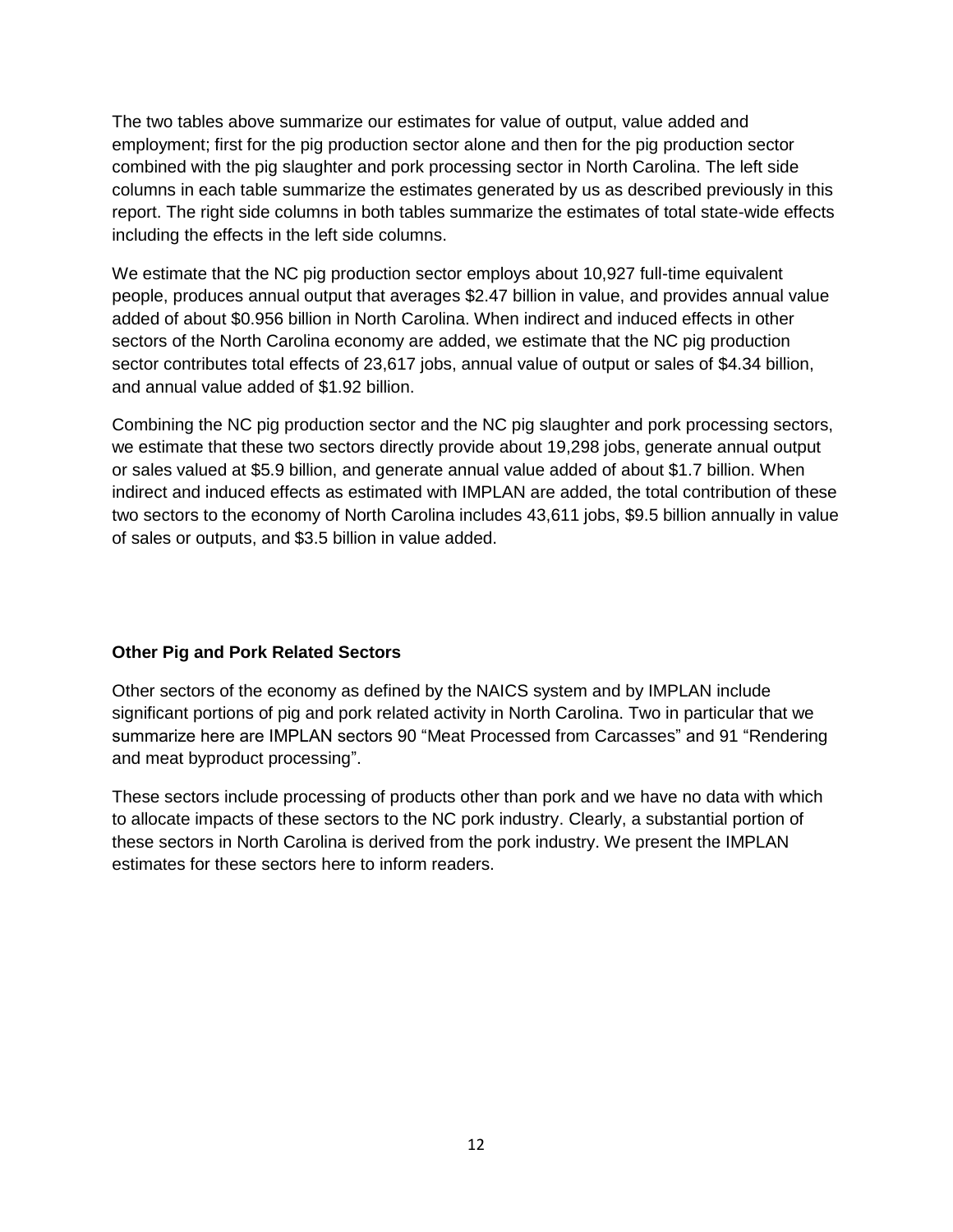**Estimated Direct and State-wide Contribution Effects of the NC Sectors "Meat Processed from Carcasses" and "Rendering and meat byproduct processing"**

| <b>IMPLAN Data for "Meat Processed</b>     |                 |  | <b>Estimated NC Total Effects Using IMPLAN</b> |                 |  |  |
|--------------------------------------------|-----------------|--|------------------------------------------------|-----------------|--|--|
| from Carcasses" in NC in 2016              |                 |  | For "Meat Processed from Carcasses"            |                 |  |  |
| Value of Outputs (Sales)                   | \$0.928 Billion |  | Value of Outputs (Sales)                       | \$TBA Billion   |  |  |
| Value Added                                | \$0.133 Billion |  | Value Added                                    | \$0.42 Billion  |  |  |
| Employment                                 | 1,783 jobs      |  | Employment                                     | 5,415 jobs      |  |  |
|                                            |                 |  |                                                |                 |  |  |
| <b>IMPLAN Data for "Rendering and meat</b> |                 |  | <b>IMPLAN Estimated NC Total Effects for</b>   |                 |  |  |
| byproduct processing" in NC in 2016        |                 |  | "Rendering and meat byproduct                  |                 |  |  |
|                                            |                 |  | processing"                                    |                 |  |  |
| Value of Outputs (Sales)                   | \$0.265 Billion |  | Value of Outputs (Sales)                       | \$TBA Billion   |  |  |
| Value Added                                | \$0.04 Billion  |  | Value Added                                    | \$0.149 Billion |  |  |
| Employment                                 | 530 jobs        |  | Employment                                     | 1,950 jobs      |  |  |

 $\bullet$  TBA = to be added

IMPLAN sector 90 "Meat Processed from Carcasses" employed 1783 people, had sales of \$928 million and generated value added of \$133 million in North Carolina in 2016 and stimulated total value added and employment at over 3 times those amounts. Several famous North Carolina brands of sausage makers, ham curers, and bacon cookers are likely among the companies in this sector. More information is needed to document the share of this sector attributable to pork. IMPLAN sector 91 "Rendering and meat byproduct processing" directly employs 530 people, has sales of \$265 million, and value added of \$40 million in 2016 in North Carolina. It too supports total contributions to the North Carolina economy that are between 3 and 4 times its direct effects. More information is needed to document the share of this sector attributable to pork. Companies in this sector create useful products from otherwise lower valued by-products.

#### **County Level Effects: Direct and total**

We use IMPLAN to analyze county level effects for four counties in North Carolina of the pig production sector and the pig slaughter and pork processing sector. County level estimates are a combination of those provided by IMPLAN and selected amendments as noted at the State level previously in this report. The estimated data and resulting IMPLAN estimates of Total effects are presented here along with the percentage of county totals to quantify importance to each county's economy.

Bladen County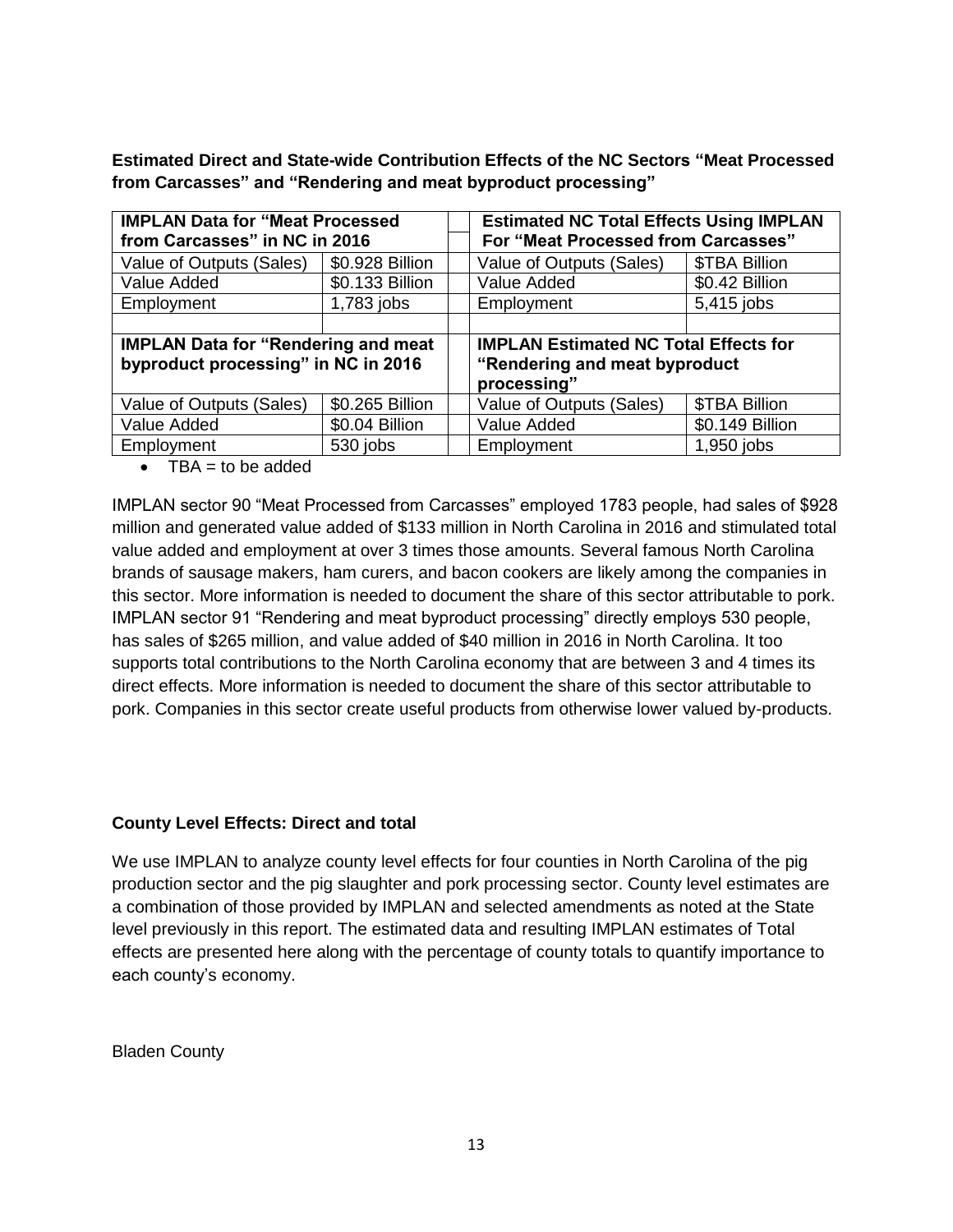**Estimated Data and Total Contribution Effects of the Bladen County North Carolina Pig Production Sector Combined with the Pig Slaughter and Pork Processing Sector**

| <b>Estimated Data for Combined</b><br><b>Values for Pig Production and Pig</b><br><b>Slaughter and Pork Processing in</b><br><b>Bladen County</b> |                | <b>IMPLAN Estimated Total Effects for</b><br><b>Combined Pig Production and Pig</b><br><b>Slaughter and Pork Processing in</b><br><b>Bladen County NC</b> | $%$ of<br><b>County</b><br><b>Total</b> |                |       |
|---------------------------------------------------------------------------------------------------------------------------------------------------|----------------|-----------------------------------------------------------------------------------------------------------------------------------------------------------|-----------------------------------------|----------------|-------|
| Value of Outputs<br>(Sales)                                                                                                                       | \$2.34 Billion |                                                                                                                                                           | Value of Outputs<br>(Sales)             | \$2.54 Billion |       |
| Value Added                                                                                                                                       | \$0.53 Billion |                                                                                                                                                           | Value Added                             | \$0.63 Billion | 50.2% |
| Employment                                                                                                                                        | 5,574 jobs     |                                                                                                                                                           | Employment                              | 7,448 jobs     | 43.8% |

The pig production sector and the pig slaughter and pork processing sector directly contribute an estimated 5,574 jobs, \$2.34 billion in sales or value of output, and \$0.53 billion in value added per year to Bladen County's economy. When indirect and induced effects are added, total contributions are \$2.54 billion in value of output, 7,448 jobs, and \$0.63 billion annually in value added. The estimated total contribution of jobs by these sectors is 43.8% of the county total and the estimated value added (wages and benefits, taxes, payments to capital, payments to proprietors, and other profits) is 50.2% of the county total. Bladen County is home to the largest pig slaughter and pork processing plant in North Carolina and that sector directly contributes an estimated \$2.14 billion in value of output, 4,705 jobs, and \$0.457 billion in value added annually. Clearly these sectors are critical components of the economy of Bladen County and make important contributions to the economies of neighboring and nearby counties.

Note that indirect and induced effects at the county level tend to be smaller than at the state level. The indirect and induced effects of businesses contribute substantially to neighboring and nearby counties as well as to the local economy.

#### Sampson County

**Estimated Data and Total Contribution Effects of the Sampson County North Carolina Pig Production Sector Combined with the Pig Slaughter and Pork Processing Sector**

| <b>Estimated Data for Combined</b><br><b>Values for Pig Production and Pig</b><br><b>Slaughter and Pork Processing in</b><br><b>Sampson County</b> |                | <b>IMPLAN Estimated Total Effects for</b><br><b>Combined Pig Production and Pig</b><br><b>Slaughter and Pork Processing in</b><br><b>Sampson County NC</b> | $%$ of<br>County<br><b>Total</b> |                |       |
|----------------------------------------------------------------------------------------------------------------------------------------------------|----------------|------------------------------------------------------------------------------------------------------------------------------------------------------------|----------------------------------|----------------|-------|
| Value of Outputs<br>(Sales)                                                                                                                        | \$1.24 Billion |                                                                                                                                                            | Value of Outputs<br>(Sales)      | \$1.48 Billion |       |
| Value Added                                                                                                                                        | \$0.36 Billion |                                                                                                                                                            | Value Added                      | \$0.48 Billion | 26.2% |
| Employment                                                                                                                                         | 3,919 jobs     |                                                                                                                                                            | Employment                       | $6,094$ jobs   | 23.2% |

The pig production sector and the pig slaughter and pork processing sector directly contribute an estimated 3,919 jobs, \$1.24 billion in sales or value of output, and \$0.36 billion in value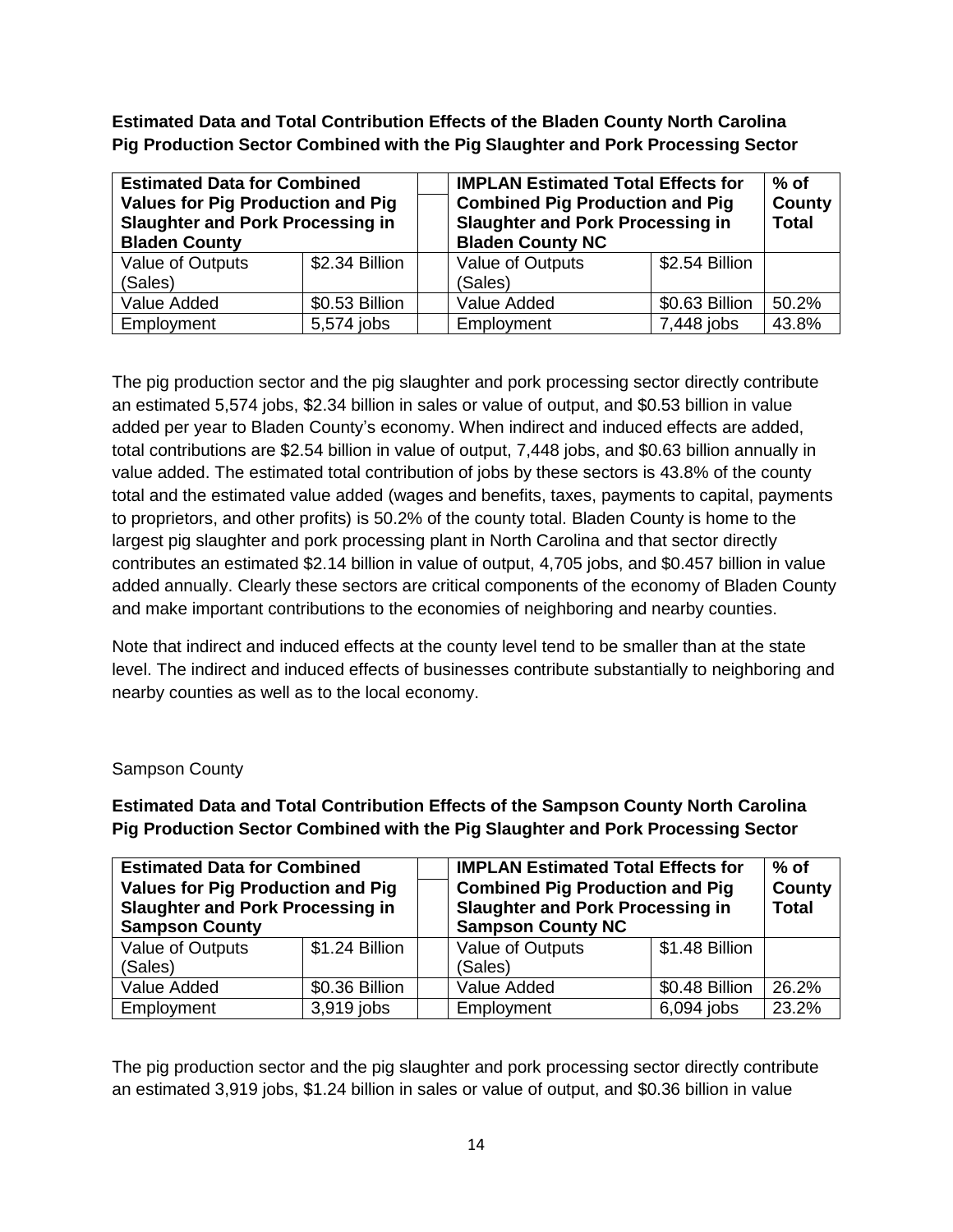added per year to Sampson County's economy. When indirect and induced effects are added, estimated total contributions are \$1.48 billion in value of output, 6,094 jobs, and \$0.48 billion annually in value added. The estimated total contribution of jobs by these sectors is 23.2% of the county total and the estimated value added (wages and benefits, taxes, payments to capital, payments to proprietors, and other profits) is 26.2% of the county total. Sampson County is home to the second largest pig slaughter and pork processing plant in North Carolina and that sector directly contributes an estimated \$0.79 billion in value of output, 1,557 jobs, and \$0.151 billion in value added annually. Sampson County is also one of the largest pig producing counties in North Carolina with roughly 20% of the state's inventory of pigs. Clearly these sectors are critical components of the economy of Sampson County and make important contributions to the economies of neighboring and nearby counties.

#### Duplin County

## **Estimated Data and Total Contribution Effects of the Duplin County North Carolina Pig Production Sector Combined with the Pig Slaughter and Pork Processing Sector**

| <b>Estimated Data for Combined</b>      |                | <b>IMPLAN Estimated Total Effects for</b> |                                         | $%$ of         |              |
|-----------------------------------------|----------------|-------------------------------------------|-----------------------------------------|----------------|--------------|
| Values for Pig Production and Pig       |                |                                           | <b>Combined Pig Production and Pig</b>  | <b>County</b>  |              |
| <b>Slaughter and Pork Processing in</b> |                |                                           | <b>Slaughter and Pork Processing in</b> |                | <b>Total</b> |
| <b>Duplin County</b>                    |                |                                           | <b>Duplin County NC</b>                 |                |              |
| Value of Outputs                        | \$0.62 Billion |                                           | Value of Outputs                        | \$0.79 Billion |              |
| (Sales)                                 |                |                                           | (Sales)                                 |                |              |
| Value Added                             | \$0.23 Billion |                                           | Value Added                             | \$0.30 Billion | 17.6%        |
| Employment                              | $2,583$ jobs   |                                           | Employment                              | 4,020 jobs     | 15.0%        |

The pig production sector and the pig slaughter and pork processing sector directly contribute an estimated 2,583 jobs, \$0.62 billion in sales or value of output, and \$0.23 billion in value added per year to Duplin County's economy. When indirect and induced effects are added, estimated total contributions are \$0.79 billion in value of output, 4,020 jobs, and \$0.30 billion annually in value added. The estimated total contribution of jobs by these sectors is 15% of the county total and the estimated value added (wages and benefits, taxes, payments to capital, payments to proprietors, and other profits) is 17.6% of the county total. Duplin County is one of the largest pig producing counties in North Carolina and that sector directly contributes an estimated \$0.54 billion in value of output, 2,409 jobs, and \$0.211 billion in value added annually. These sectors are a leading component of the economy of Duplin County and make important contributions to the economies of neighboring and nearby counties.